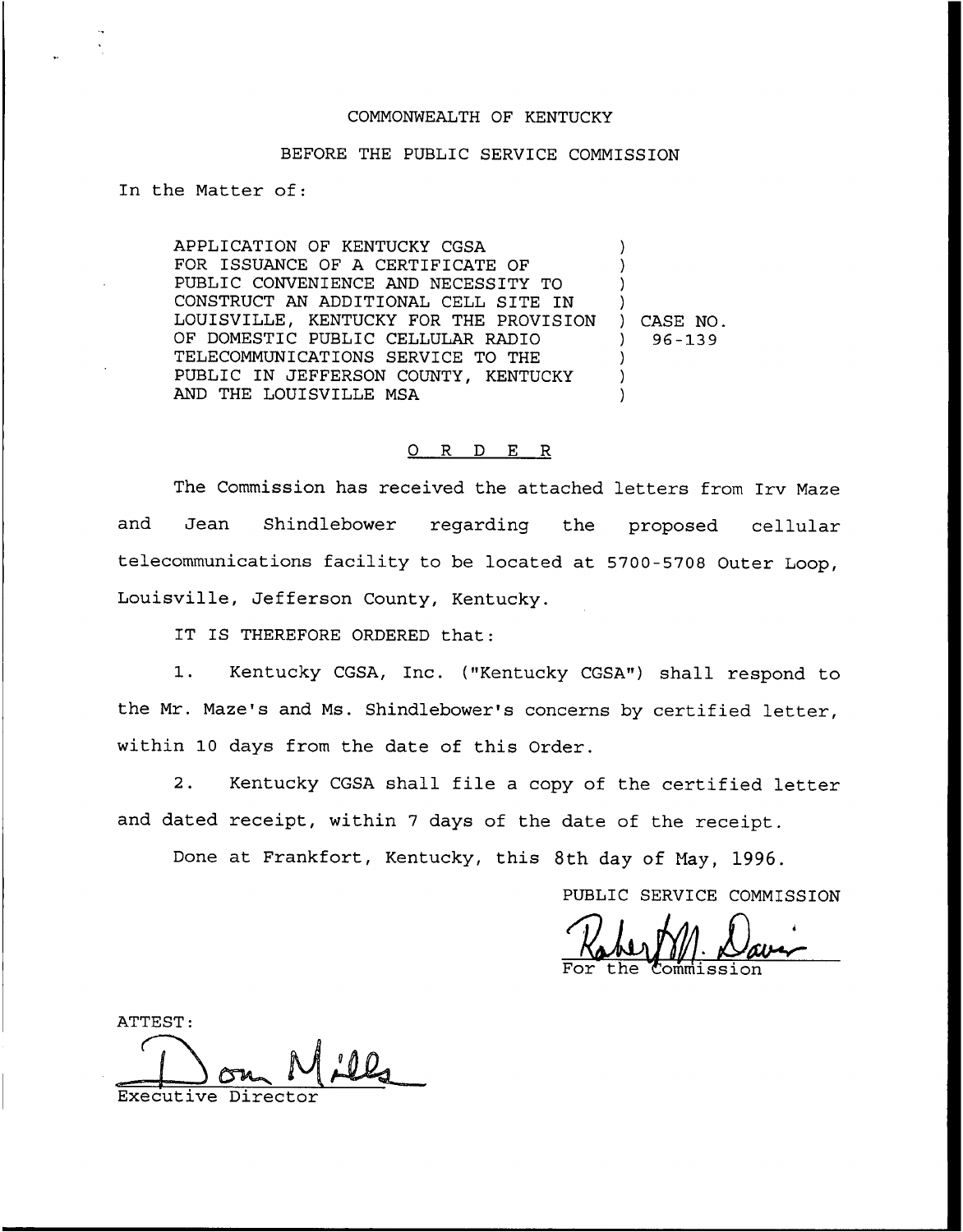

IRV MAZE OFFICE OF THE COUNTY COMMISSIONER, "B" DISTRICT

nay <sub>0 1</sub>  $t$ i $\chi$ 

203 Jefferson County Courthouse · Louisville, Kentucky 40202-2817 · 502/574-5895

April 29, 1996

PECTIVAL

1672 FOR MAIL

Kyle Willard, Staff Engineer Public Service Commission P.O. Box 615 Frankfort, KY 40602  $Fax \# 502/564 - 1582$ 

RK: Case No. 96-139

Dear Mr. Willard:

As per your conversation with Brian Newman of my office today, I have received the information regarding the proposed application to install a cell phone tower at the "leased site ...just in front of Big Lots Shopping Center at 5700-5708 Outer Loop behind small three-store retail center." Based on that conversation, you indicated that a request to hold a formalized public hearing may be granted. It is with this letter, that  $I$  respectfully request a public hearing be held on this proposal.

Several areas of concern have been brought to my attention recently regarding this matter. The first and probably the most disturbing to me centers on the lack of notifications sent to surrounding neighborhoods to this proposed site. As I reviewed your map and the attached addresses of the 22 property owners (as provided by the T. Alan Neal Company) who were notified about this project; I also compared this to a map provided by our planning office.

It was quite evident that few (if any) of the residents living east of the Outer Loop site was notified. Specifically, there were no addresses on your list from anyone residing on Colebrooke Lane, Tralee Lane, Joyce Drive or even Donegal Drive - whose back yards open up to the whole commercial area at 5700 Outer Loop. This in itself, I find appalling - the residents most immediately affected by this proposal were not notified.

Secondly, as was included in the information you provided, written approval from the Kentucky Airport Zoning Commission and the FAA have not yet been received by the applicant. Realizing between the time this proposal reached your office and now, these approvals may have been received; it's interesting to see though, that this project could still move forward regardless.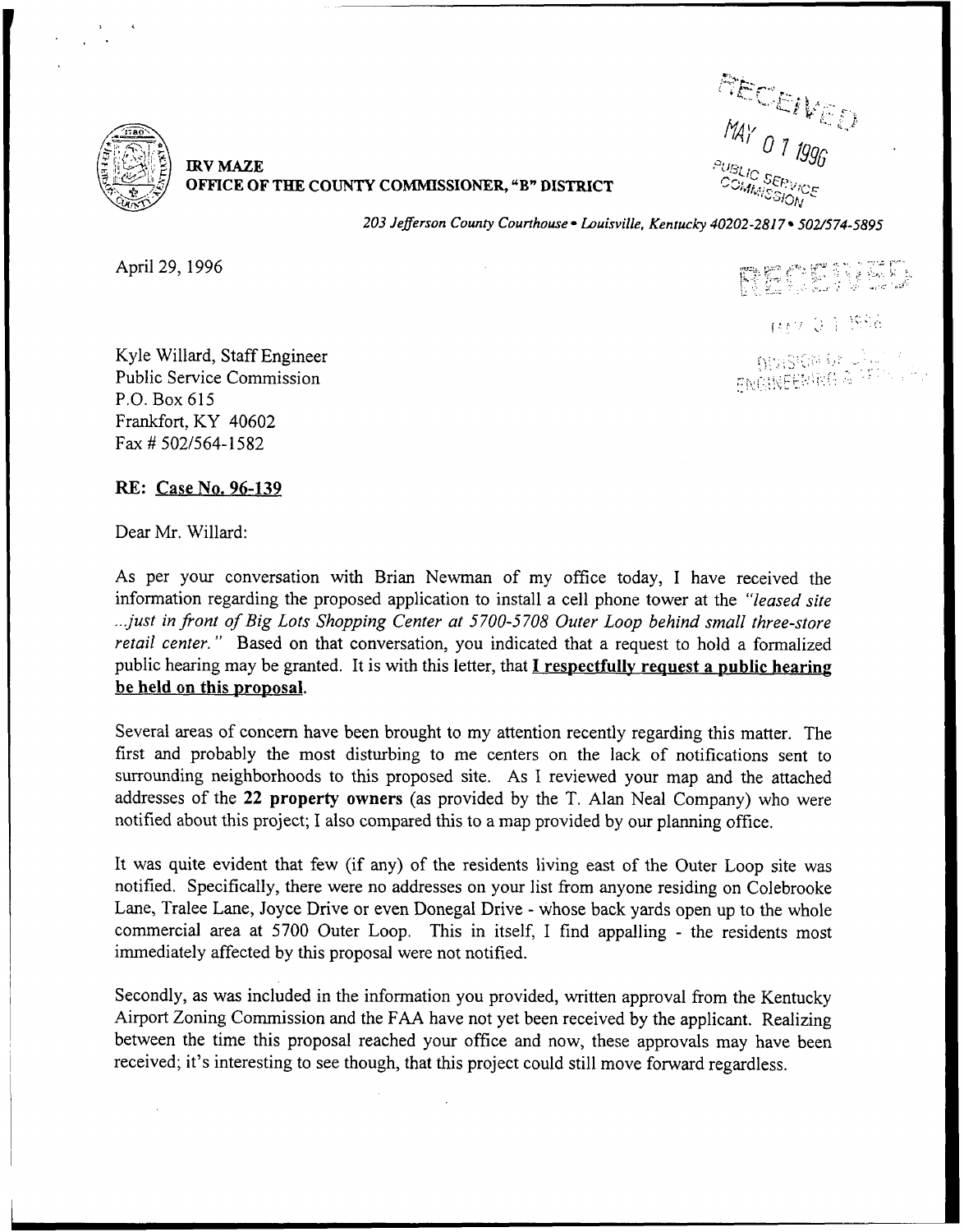Another reason for concern relating to the exact location of the proposed tower is that other locations may not have been explored. No where in the information provided to us, was it mentioned that other sites had in fact been reviewed.

As the Fiscal Court member representing this area, I am deeply concerned about this proposal. Therefore, as you indicated to us on the phone, a delay and subsequent advertised public hearing is not out of the question. Again. I respectfully request that such a hearing be held before any further approval is granted.

Thank you for your time and immediate attention to this matter,

Sincerely,

 $\mu$ luq 2

Irv Maze County Commissioner

c: Don Mills, PSC Executive Director The Honorable Larry Clark, State Representative The Honorable Larry Saunders, State Senator The Honorable Steve Riggs, State Representative Jean Shindlebower, President-Shamrock Hills Subdivision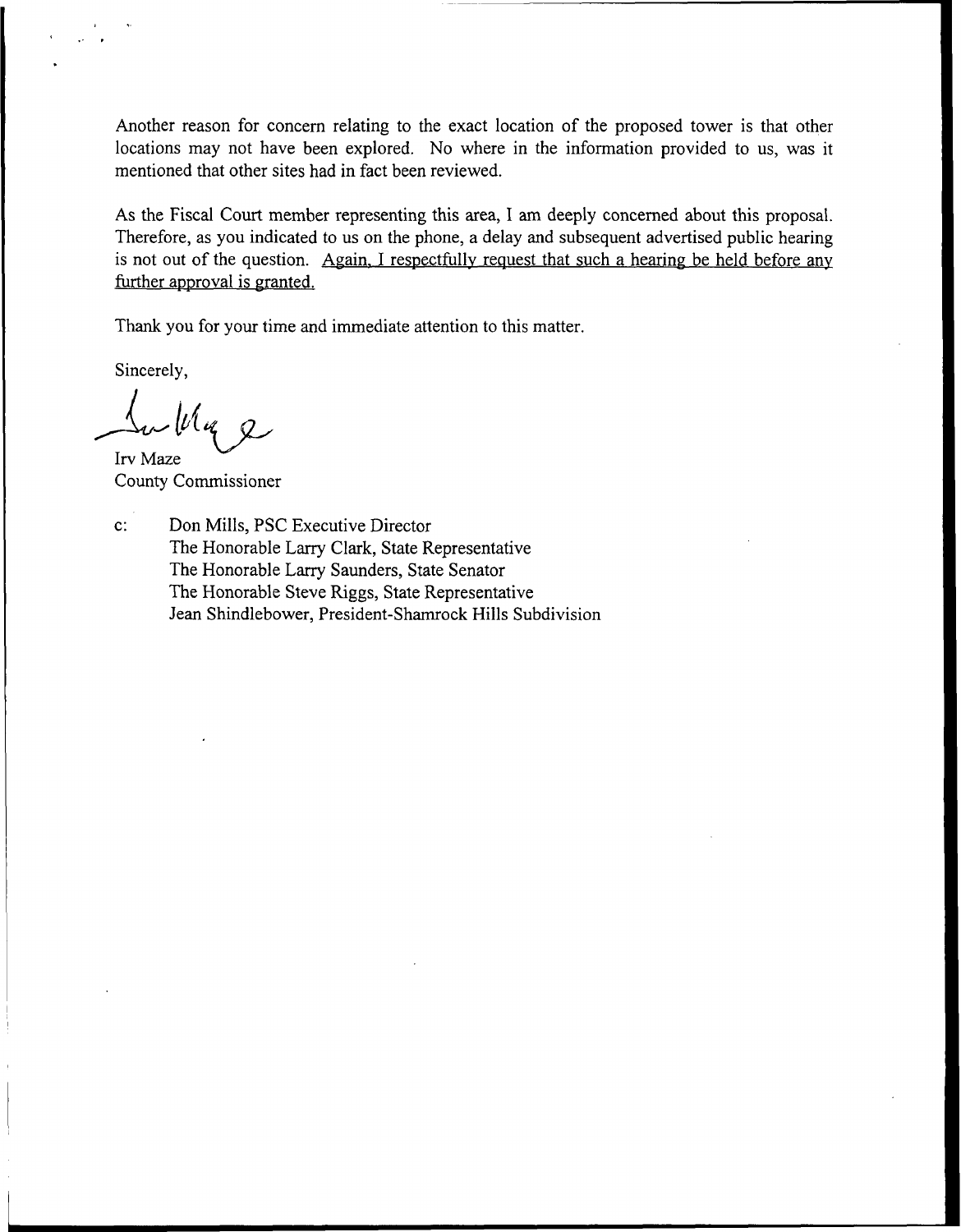REGEIVER

 $APR$  3 0 1996 **PUBLIC SERVICE** COMMISSION

## SHAMROCK HILL SUBDIVISION 5900 Outer Loop Louisville, Kentucky 40219-4159 Work #: (502) 582-7801 ... Home #: (502) 968-2320

Faxed April 29, 1996 2 pages

Don Mills Executive Director Office PUBLIC SERVICE COMMISSION OF KENTUCKY 730 Schenkel Lane P.O. Box 615 Frankfort, Kentucky 40602

Dear Mr. Mills:

 $RE:$  Public Notice  $#: 96-139$ 

Just yesterday, one of my neighbors called to ask if <sup>I</sup> had received a notice of a tower being erected in the shopping center next to our subdivision. <sup>I</sup> had not. The letter, which they had received on April 10th, was read to me over the phone and that's the way <sup>I</sup> obtained the above mentioned number.

As President of the Shamrock Hills Subdivision, <sup>I</sup> feel it is my responsibility to inquire regarding the following concerns:

 $1<sub>1</sub>$ What dangers do the signals from this tower pose on the people around it.

a. The shopping center accommodates thousands of people at a 7-day-a-week bingo hall and there are also a number of retail stores in the shopping center.

b. Also, St. Athanasius Church and Grade School is just across from the shopping center at 5915 Outer Loop. What affect will it have on those children and teachers?

c. Our subdivision has 67 homes, plus there are many other surrounding subdivisions bordering Old Shepherdsville Road, Applegate, Smyrna, Manslick and the Outer Loop.

2. What type of interference will this create in our phones, radios, televisions, computers, pacemakers, etc?